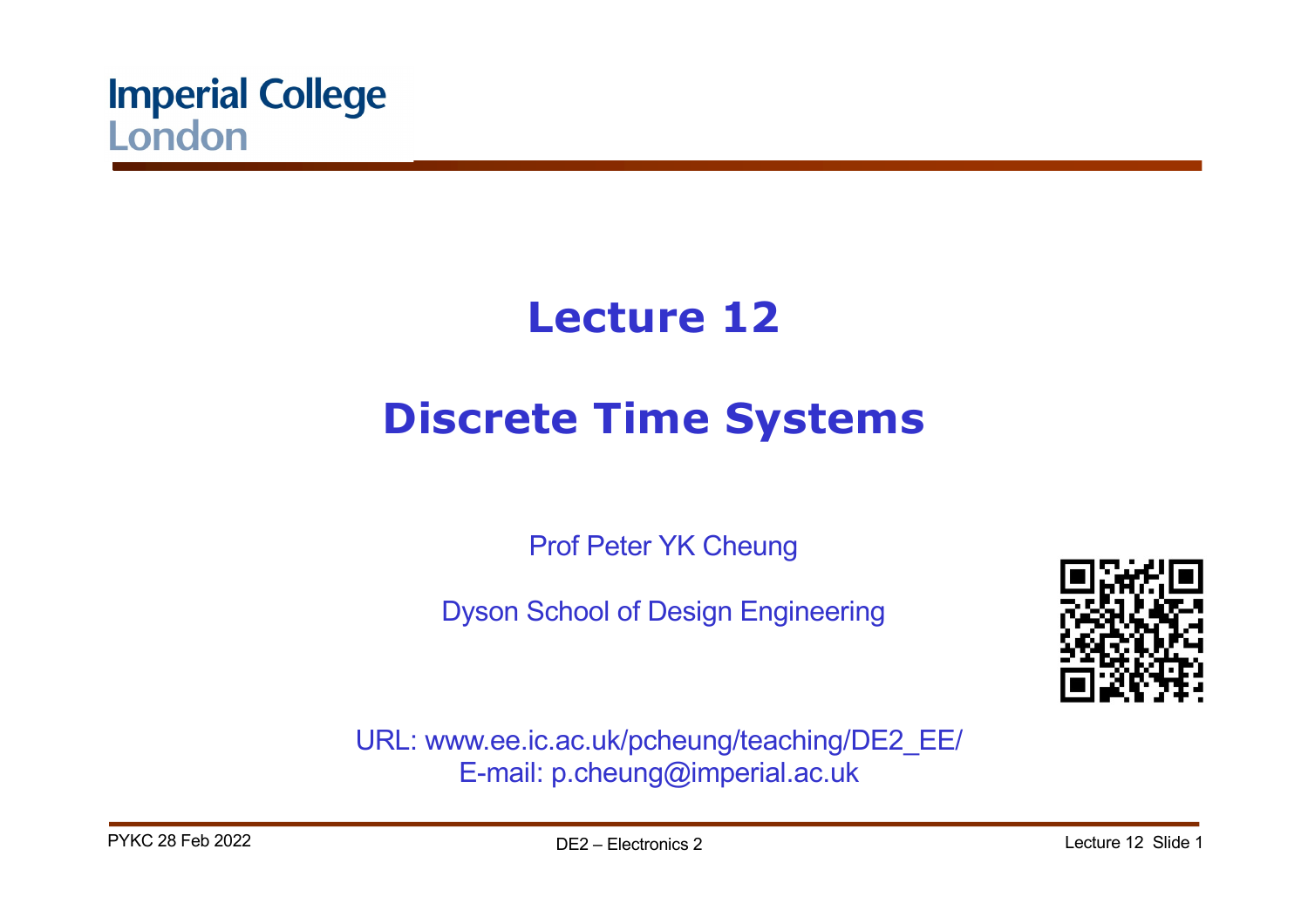#### **Linear Discrete time systems**

 $\blacklozenge$  A discrete time system takes in a sequence of discrete values  $x[n]$  at the input and produces an output sequence y[n] through some internal operation or transformation T{.}

$$
x[n] \longrightarrow T\{\cdot\}
$$
  

$$
x[n-k] \longrightarrow y[n] = T\{x[n]\}
$$
  

$$
y[n-k]
$$

- The system is LINEAR if it obeys the principle of superposition:  $y[n] = T\{a_1x_1[n] + a_2x_2[n]\} = a_1T\{x_1[n]\} + a_2T\{x_2[n]\}$
- The system is shift-invariant if:

$$
y[n] = T\{a_1x_1[n-k] + a_2x_2[n-k]\}
$$
  
=  $y[n-k]$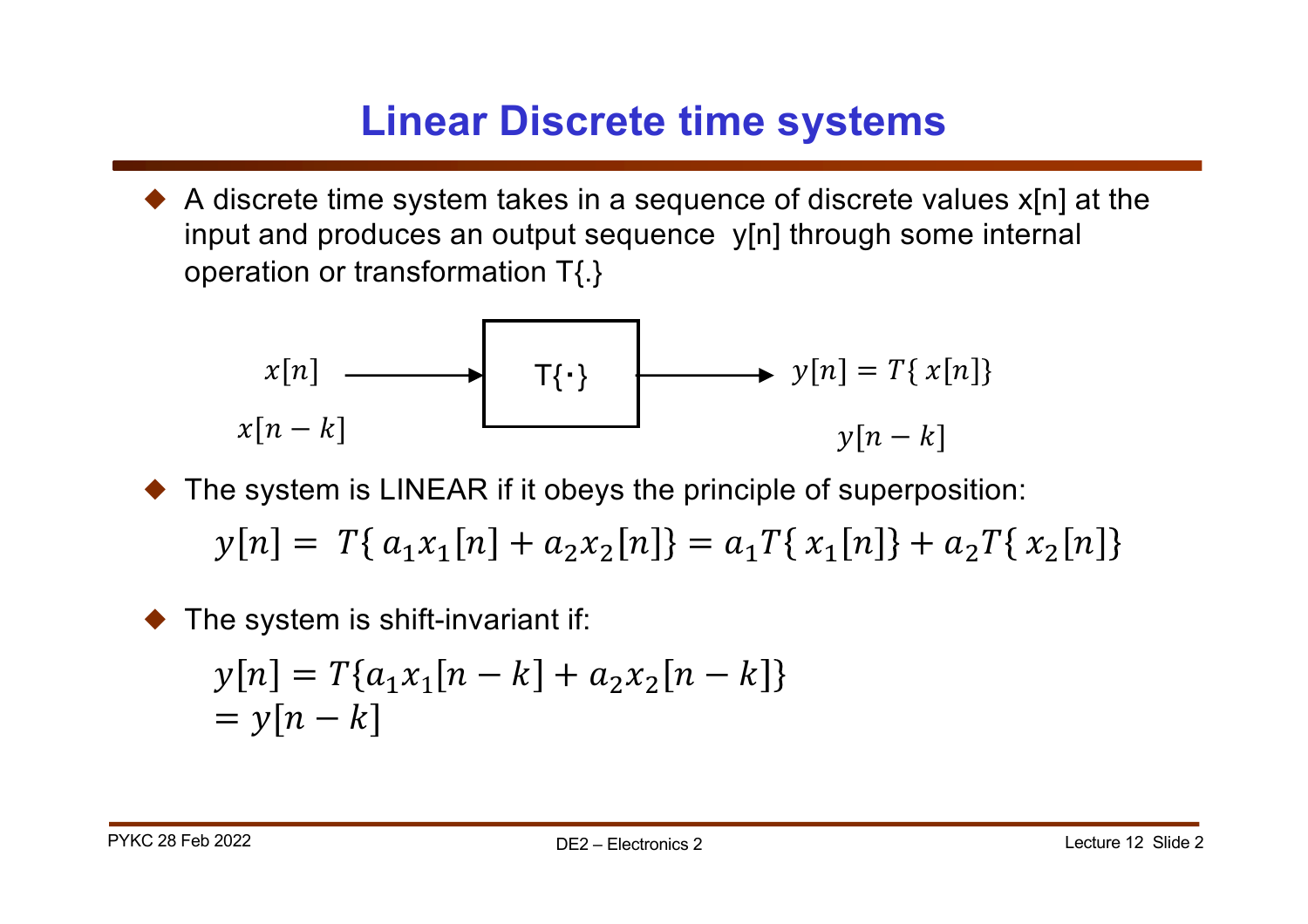#### **Shift-invariant Discrete time systems**

! Furthermore, a system is shift-invariant if delaying the input x[n] by k samples results in the same output y[n], but delayed also by k.

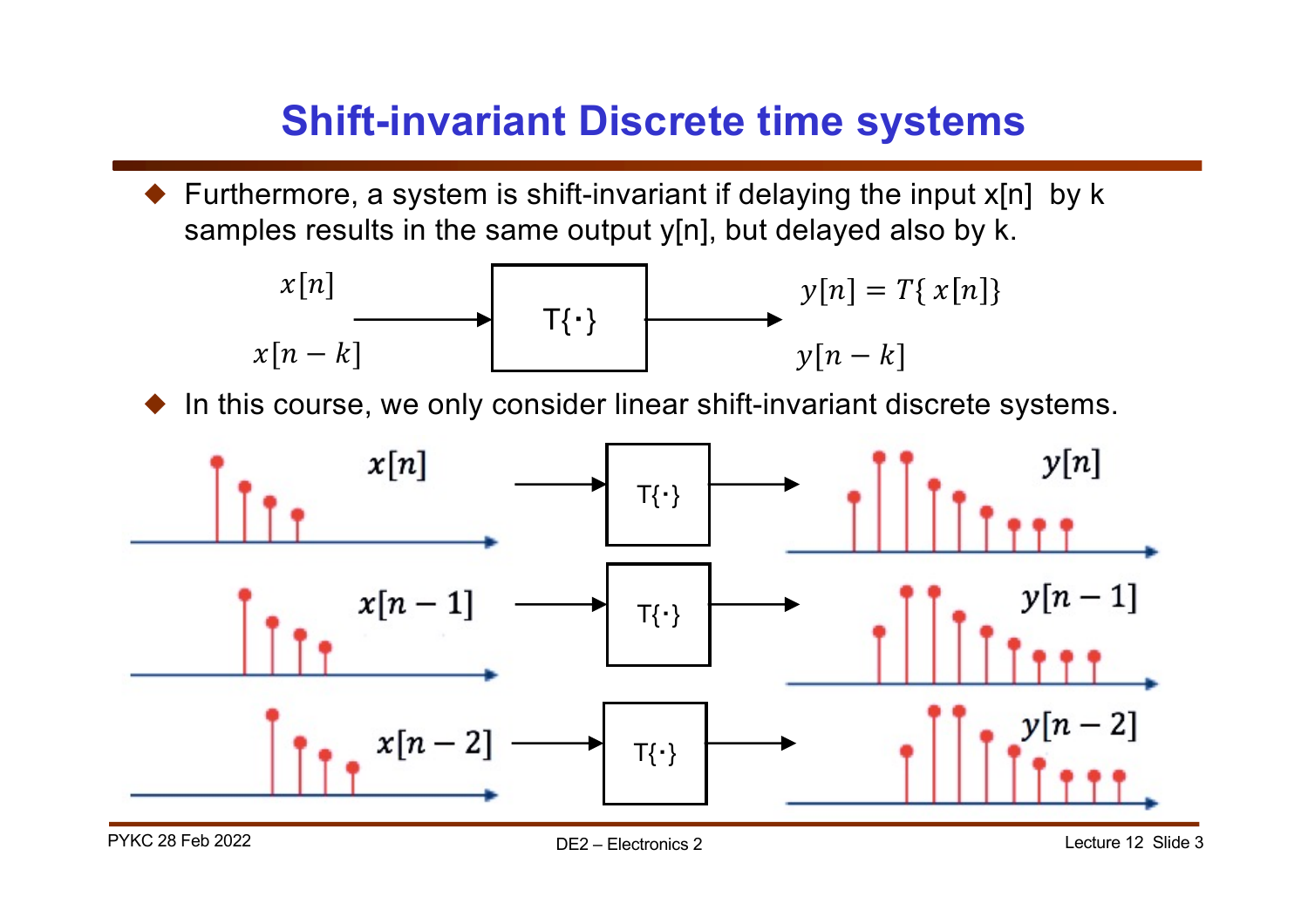#### **Basic building blocks in a discrete linear system**

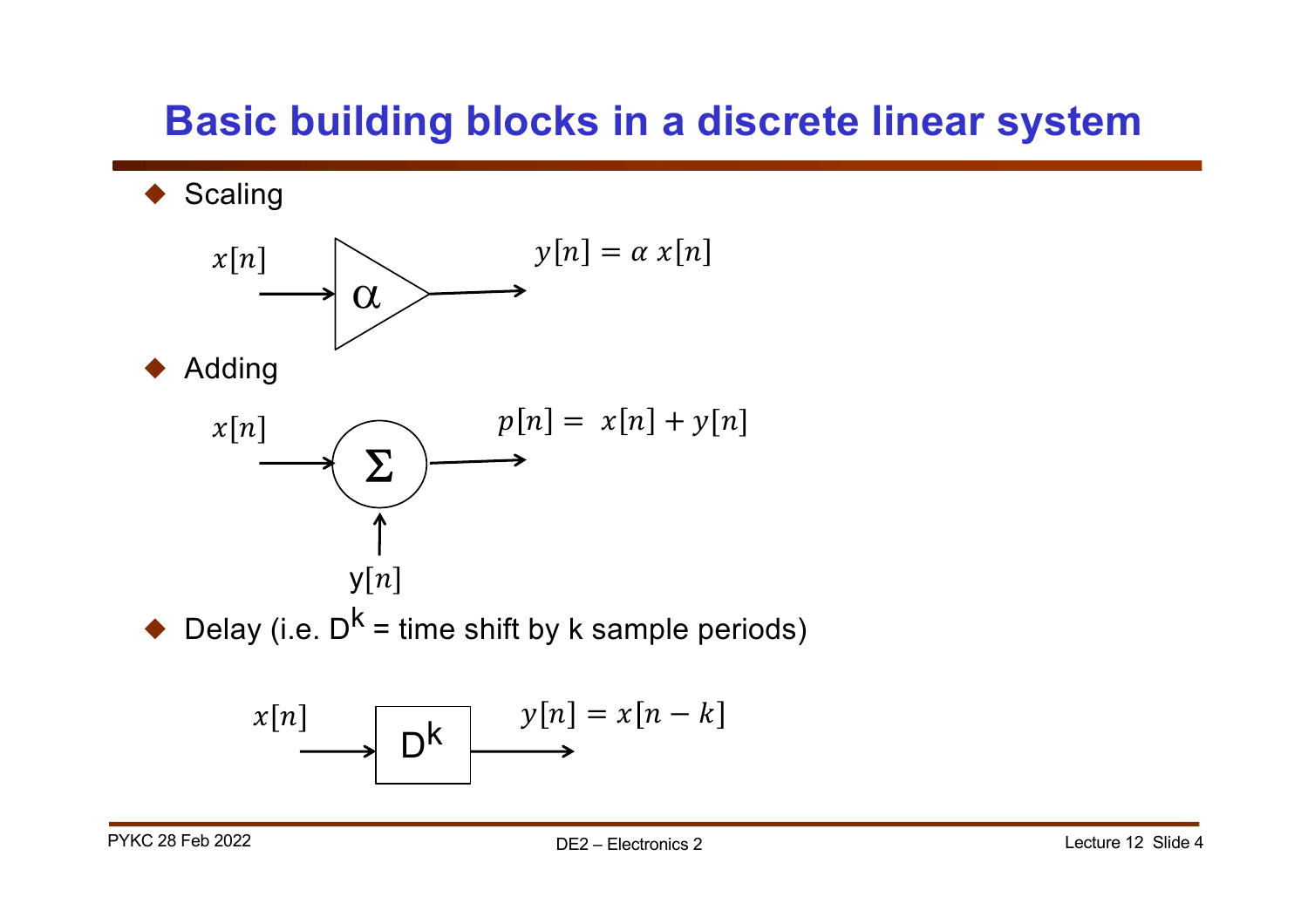# **Moving average filter**



This system take the current and the previous 3 input samples, and average them. This is also known as a **moving average filter**.

PYKC 28 Feb 2022 **DE2** – Electronics 2 Lecture 12 Slide 5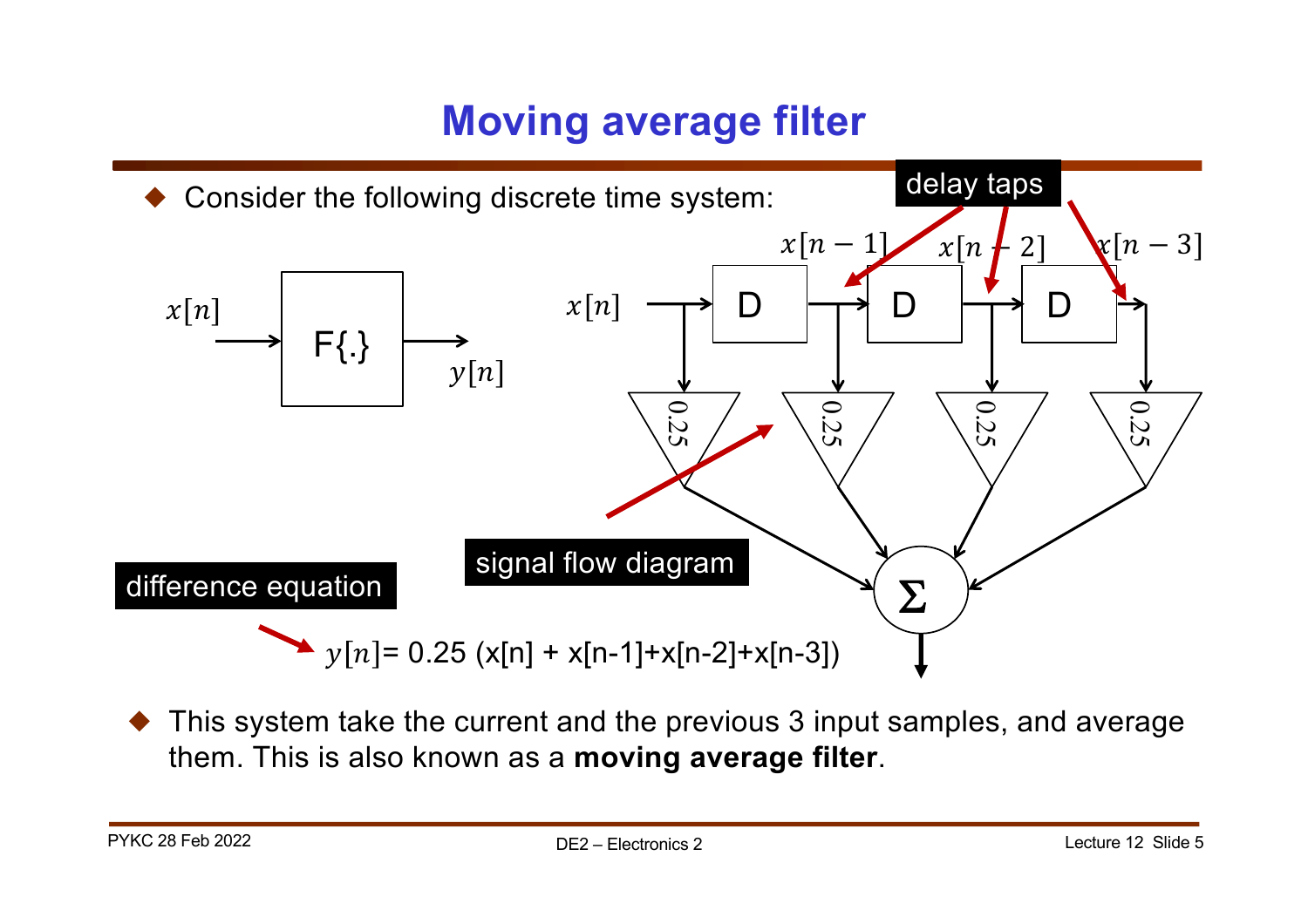#### **Example - COVID cases in UK**

Daily New Cases

#### Daily New Cases in the United Kingdom

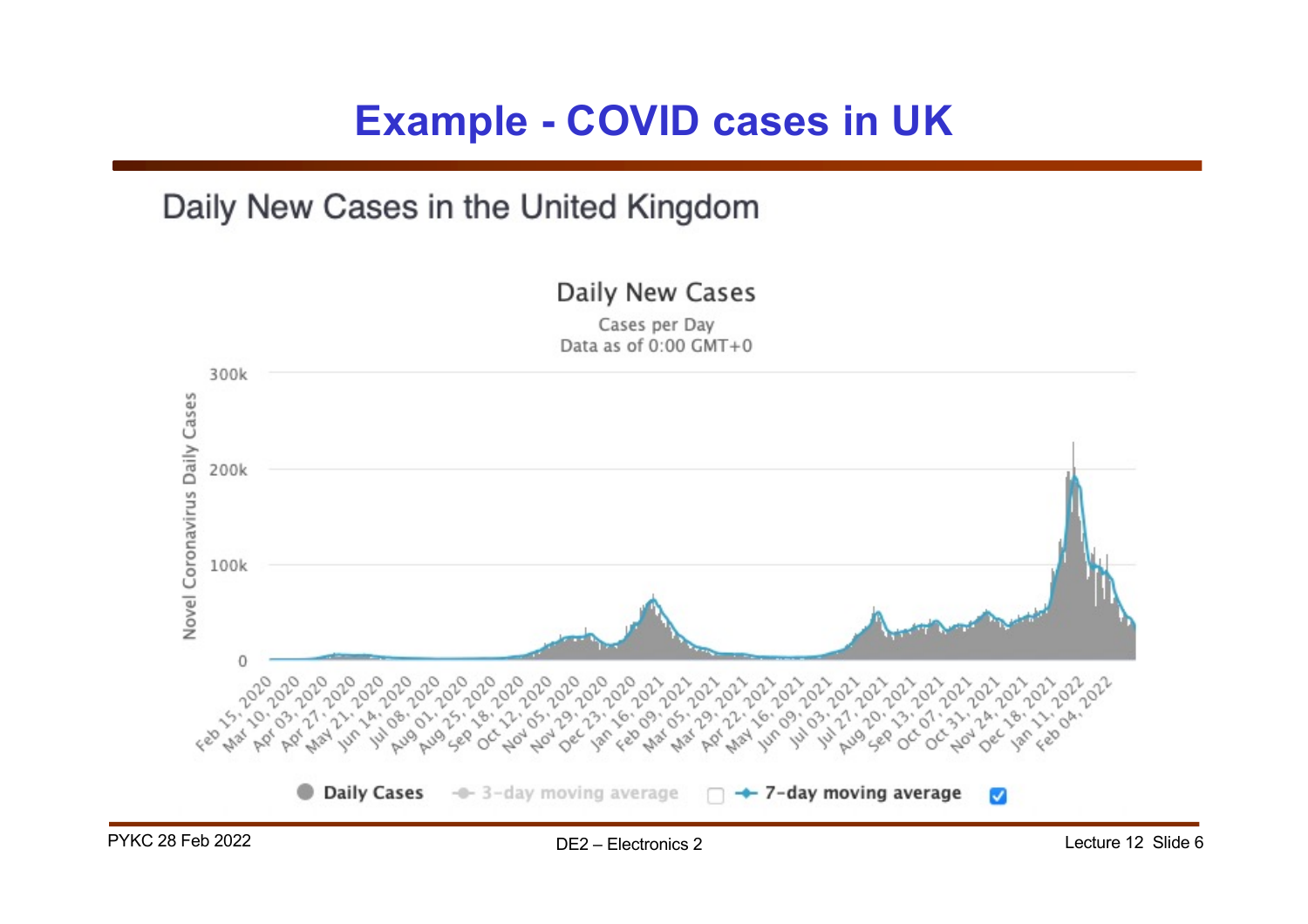# **z-transform and difference equation**

According to Lecture 11 slide 9, if the z-transform of  $x[n]$  is  $X[z]$ :

then,  
\n
$$
x[n] \stackrel{Z}{\rightarrow} X[z]
$$
\n
$$
x[n-k] \stackrel{Z}{\rightarrow} X[z] \ z^{-k}
$$

- $\blacklozenge$  In other words, delaying a signal x[n] by k sample period is equivalent to multiplying its z-transform  $X[z]$  with  $z^{-k}$ .
- ◆ We can apply this important property of z-transform (known as the **shift property**) to the difference equation relating the input sequence to the output sequence:

**Difference equation**  $\longrightarrow y[n] = 0.25 (x[n] + x[n-1] + x[n-2] + x[n-3])$ 

 $Y[z] = 0.25\{X[z] + X[z]z^{-1} + X[z]z^{-2} + X[z]z^{-3}\}$ 

**z-transform equation**  $Y[z] = 0.25(1 + z^{-1} + z^{-2} + z^{-3})X[z]$ 

 $\blacklozenge$  This is the z-domain version of the difference equation in terms of  $z^{-k}$ , where k is delay in unit of sample.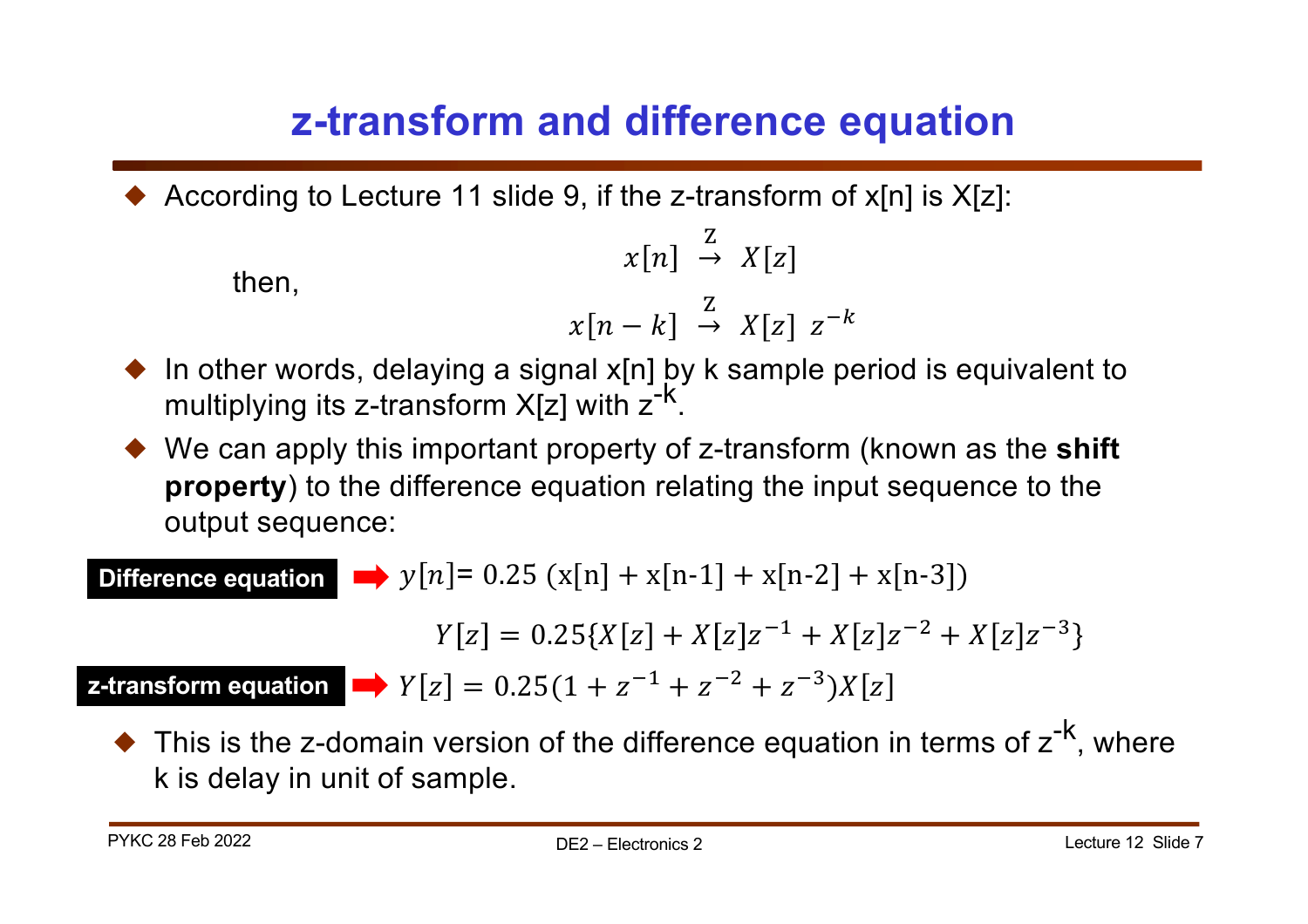# **Transfer function in the z-domain**

! Take the results from the previous slide and re-arrange:  $\nu[n] = 0.25 \left( \frac{x[n]}{1 + x[n-1]} + \frac{x[n-2]}{x[n-3]} \right)$ 

 $Y[z] = 0.25\{X[z] + X[z]z^{-1} + X[z]z^{-2} + X[z]z^{-3}\}$ 

 $Y[z] = 0.25(1 + z^{-1} + z^{-2} + z^{-3})X[z]$ 

### $H[z] = Y[z]/X[z] = 0.25(1 + z^{-1} + z^{-2} + z^{-3})$

 $\blacklozenge$  As in the case of Laplace transform, in the z-domain,

#### **transfer function H[z]** = **output Y[z] / input X[z]**

- $\blacklozenge$  This moving average filter takes the average of the current data sample x[i], and the previous three samples x[i-1], x[i-2] and x[i-3], to produce the output y[i].
- ◆ The averaging function has a **smoothing effect** that is, it performs the function of a **lowpass filter**.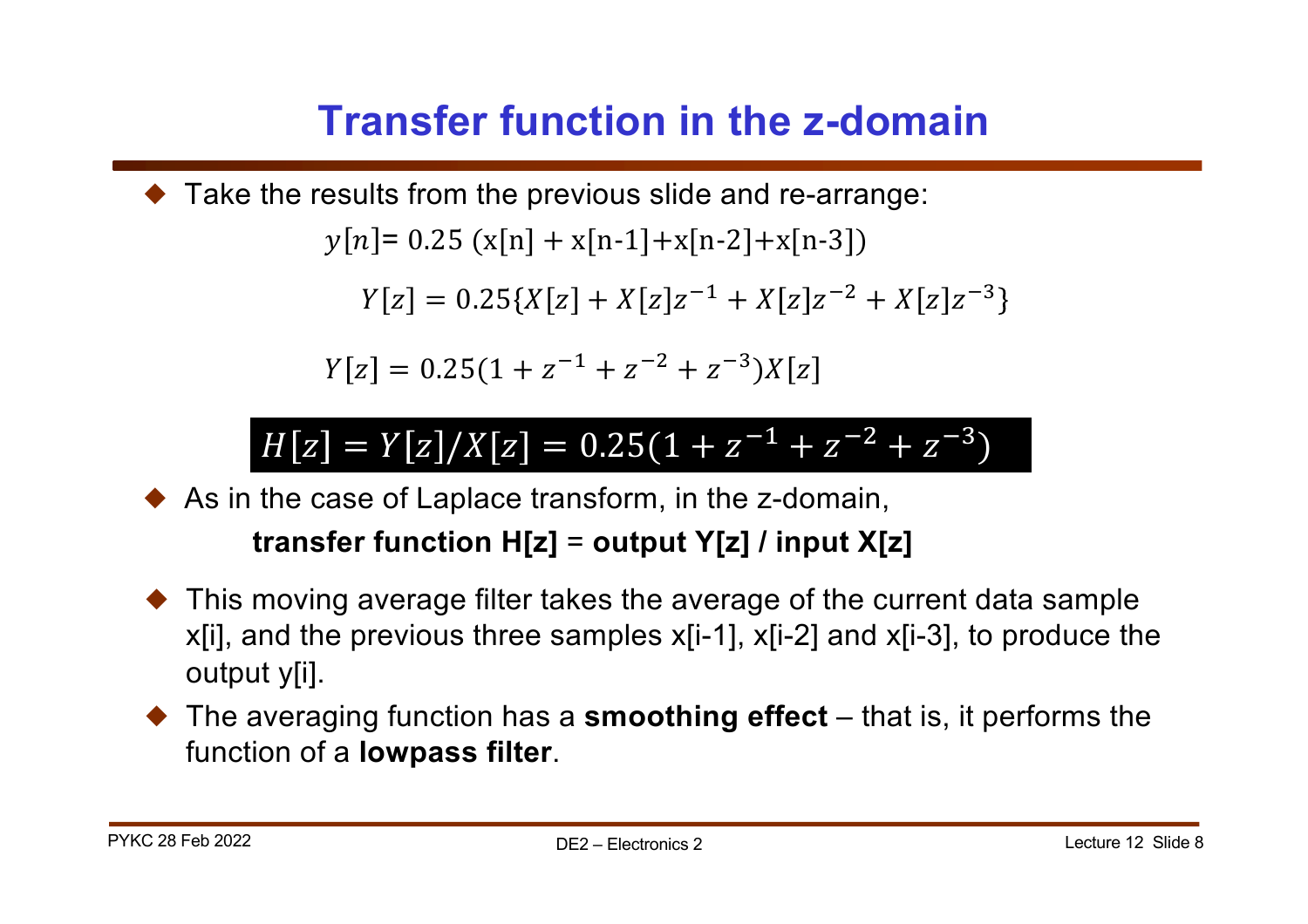# **Frequency Response of this filter**

 $\blacklozenge$  Here is the frequency response of this moving average filter:

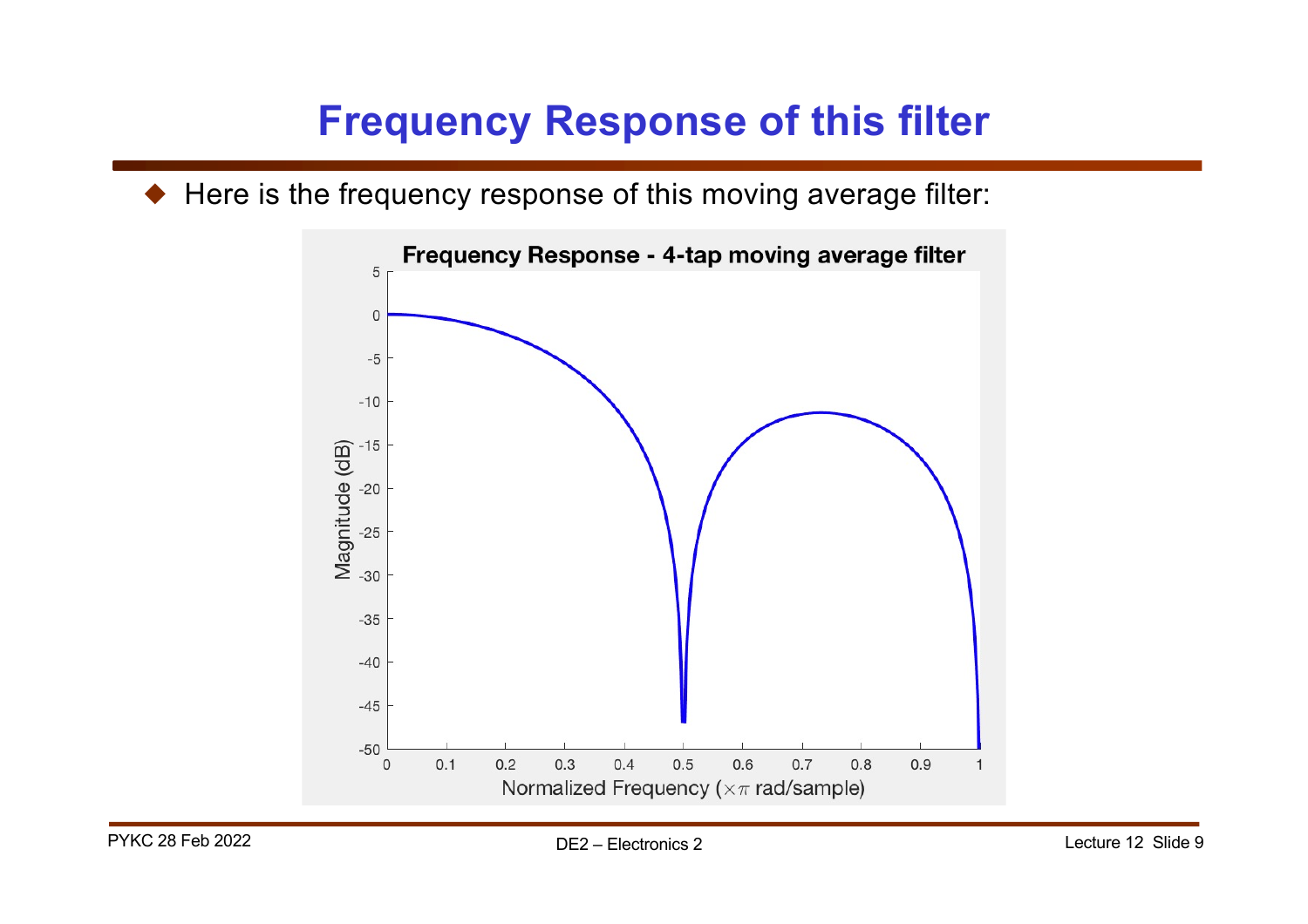# **Impulse Response of the moving average filter**

The four-tap moving average filter has an impulse response of:



- $\triangle$  The reason is that an impulse at  $n = 0$  will has an impact on the output of  $\frac{1}{4}$  on the current sample time, and the three subsequent sample times.
- $\blacklozenge$  For the 7-days moving average filter, the impulse response is:

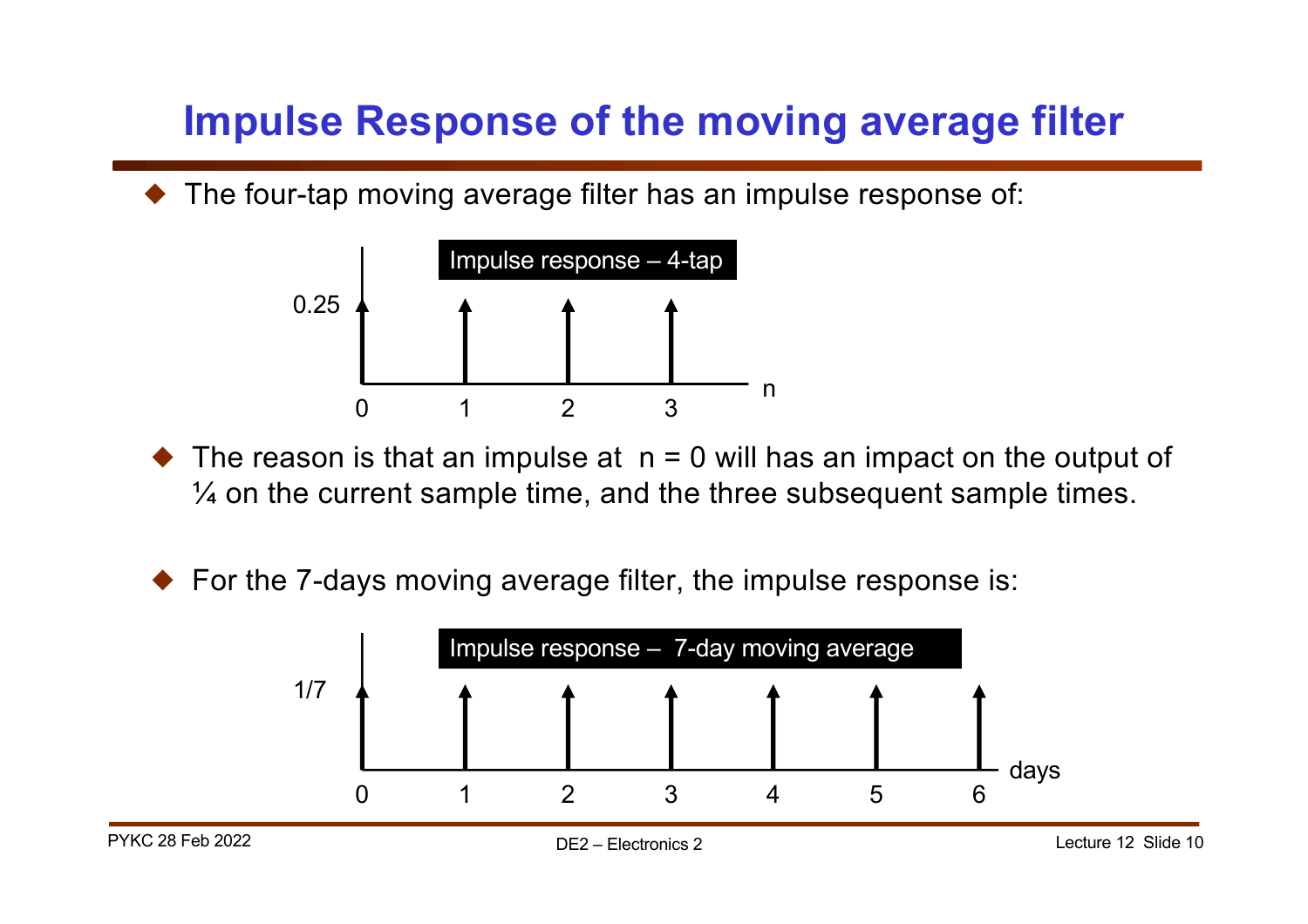# **General FIR filters**

- Instead of using the same coefficient values in the moving average filter, one could use different coefficients at different delay taps.
- The number of delay taps can be increased to N.
- This will implement a filter function of the form as difference equation:

$$
y[n] = b_0 x[n] + b_1 x[n-1] + b_1 x[n-2] + \dots + b_{N-1} x[n-(N-1)]
$$

• In z-domain form:  
\n
$$
Y[z] = (b_0 + b_1 z^{-1} + b_2 z^{-2} + b_3 z^{-3} + \dots + b_{N-1} z^{-(N-1)})X[z] = X[z] \sum_{k=0}^{N-1} b_k z^{-k}
$$
\n
$$
H[z] = \frac{Y[z]}{X[z]} = b_0 + b_1 z^{-1} + b_2 z^{-2} + b_3 z^{-3} + \dots + b_{N-1} z^{-(N-1)} = \sum_{k=0}^{N-1} b_k z^{-k}
$$

- By choosing different coefficients  $b_0$ ,  $b_1$ ,  $b_2$  ....,  $b_{N-1}$ , one can implement different types of filters: **lowpass**, **bandpass**, **highpass** etc.
- $\blacklozenge$  Such a filter will have N terms in the impulse response, where N is the number of signal taps x[n], ... x[n-(N-1)]. Therefore it is also known as a **finite impulse response** filter (FIR) of order **N**.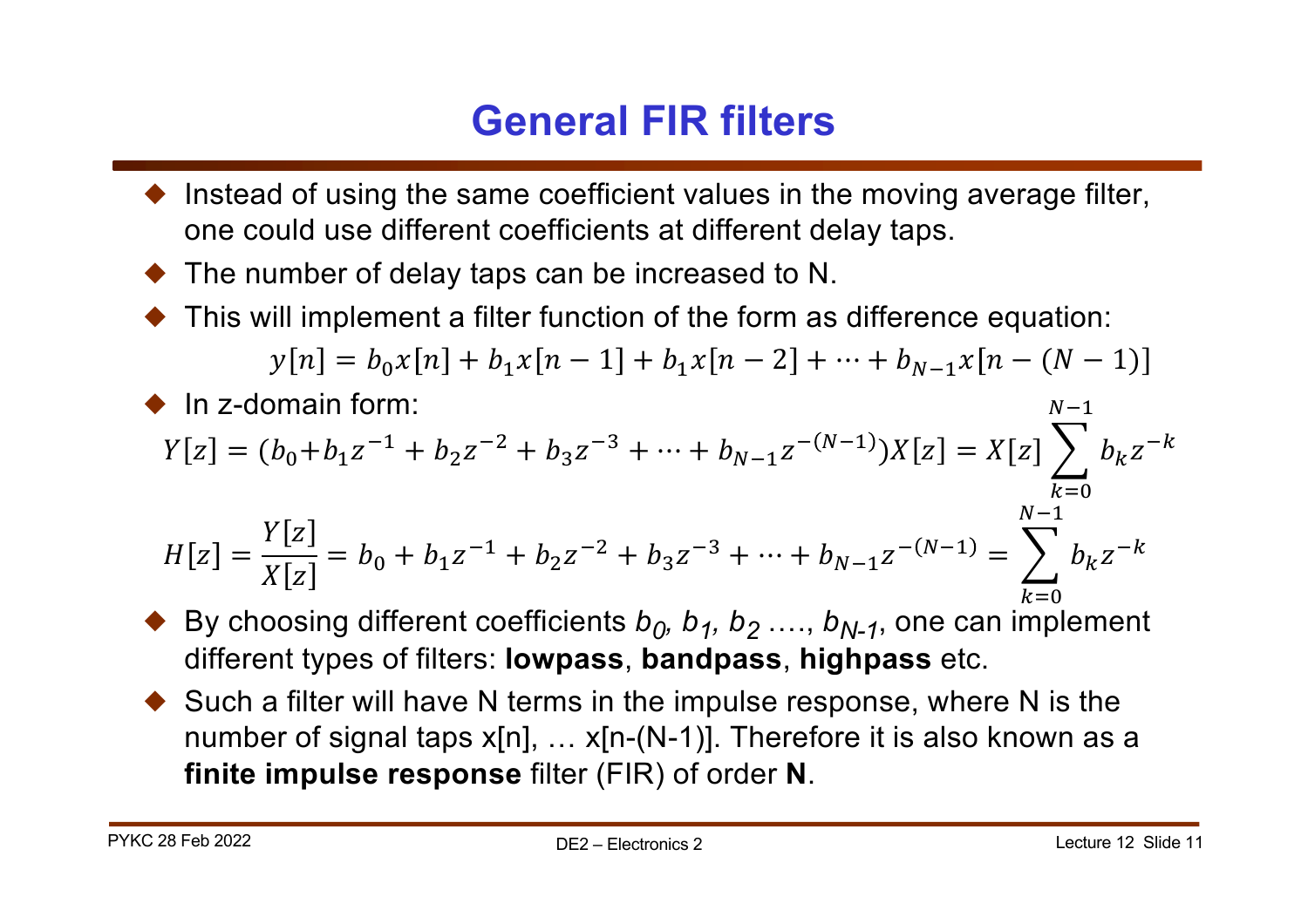#### **Recursive Filter**

- ! **FIR filters** derives the current output from **current** and **previous** inputs
- ! Such a filter does not make use of previous outputs that is, it does not rely on past information
- ! **Recursive filter** or **IIR filter** is different it derives the current output from **both input and previous output** samples.
- $\blacklozenge$  Here is one of the simplest recursive filter:

$$
Y[z] \longrightarrow Y[z]
$$
\n
$$
X[z] \longrightarrow Y[z]
$$
\n
$$
Y[z] \longrightarrow Y[z] \longrightarrow Y[z] = \alpha Y[z] z^{-1} + (1 - \alpha)X[z]
$$
\n
$$
Y[z] \longrightarrow Y[z] = \alpha Y[z] z^{-1} + (1 - \alpha)X[z]
$$
\n
$$
Y[z] \longrightarrow Y[z] - \alpha Y[z] z^{-1} = (1 - \alpha)X[z]
$$
\n
$$
\Rightarrow H[z] = \frac{Y[z]}{X[z]} = \frac{(1 - \alpha)}{(1 - \alpha z^{-1})}
$$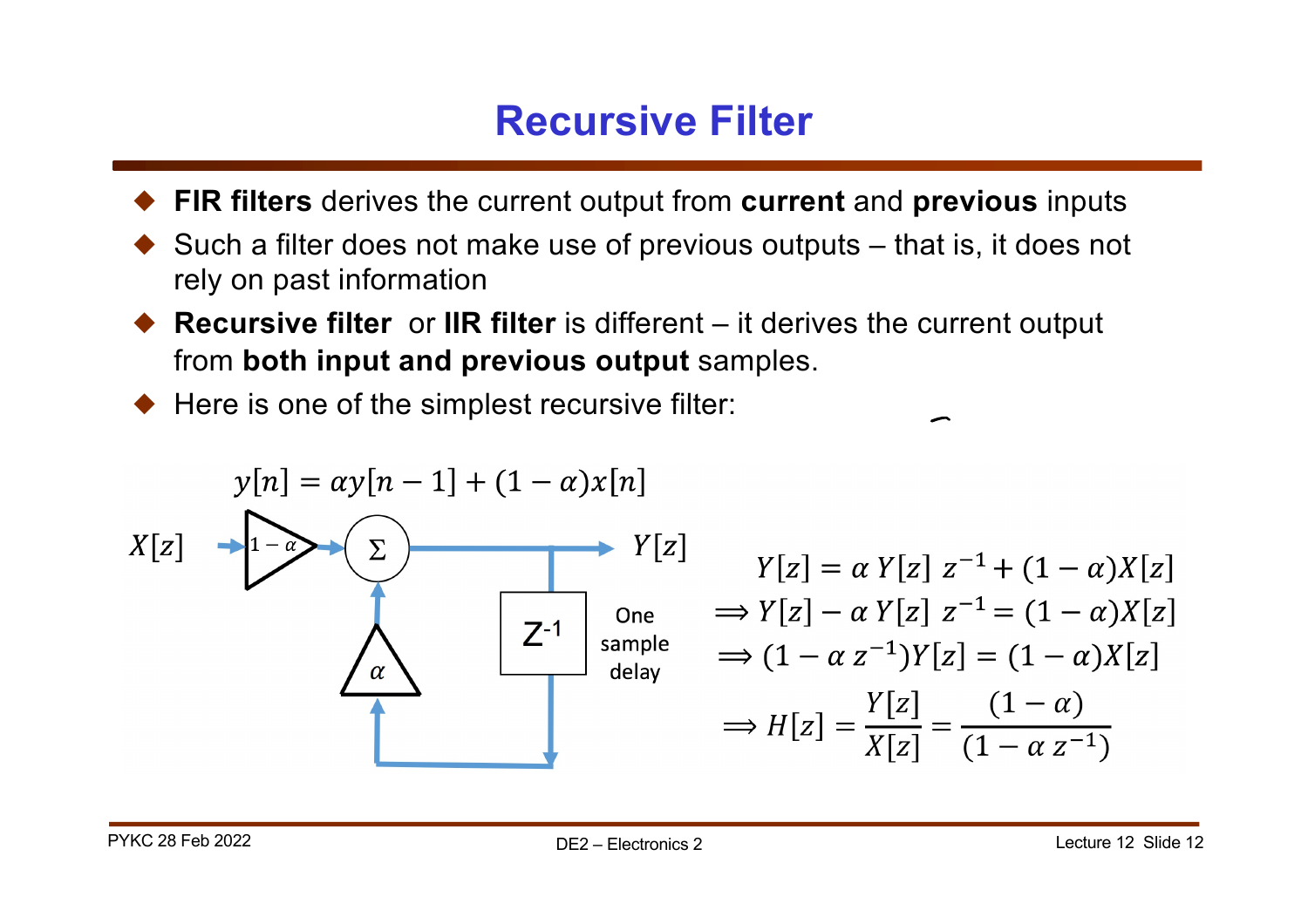# **Step response of Recursive Filter**

Let us consider the response of this filter to an impulse at the input